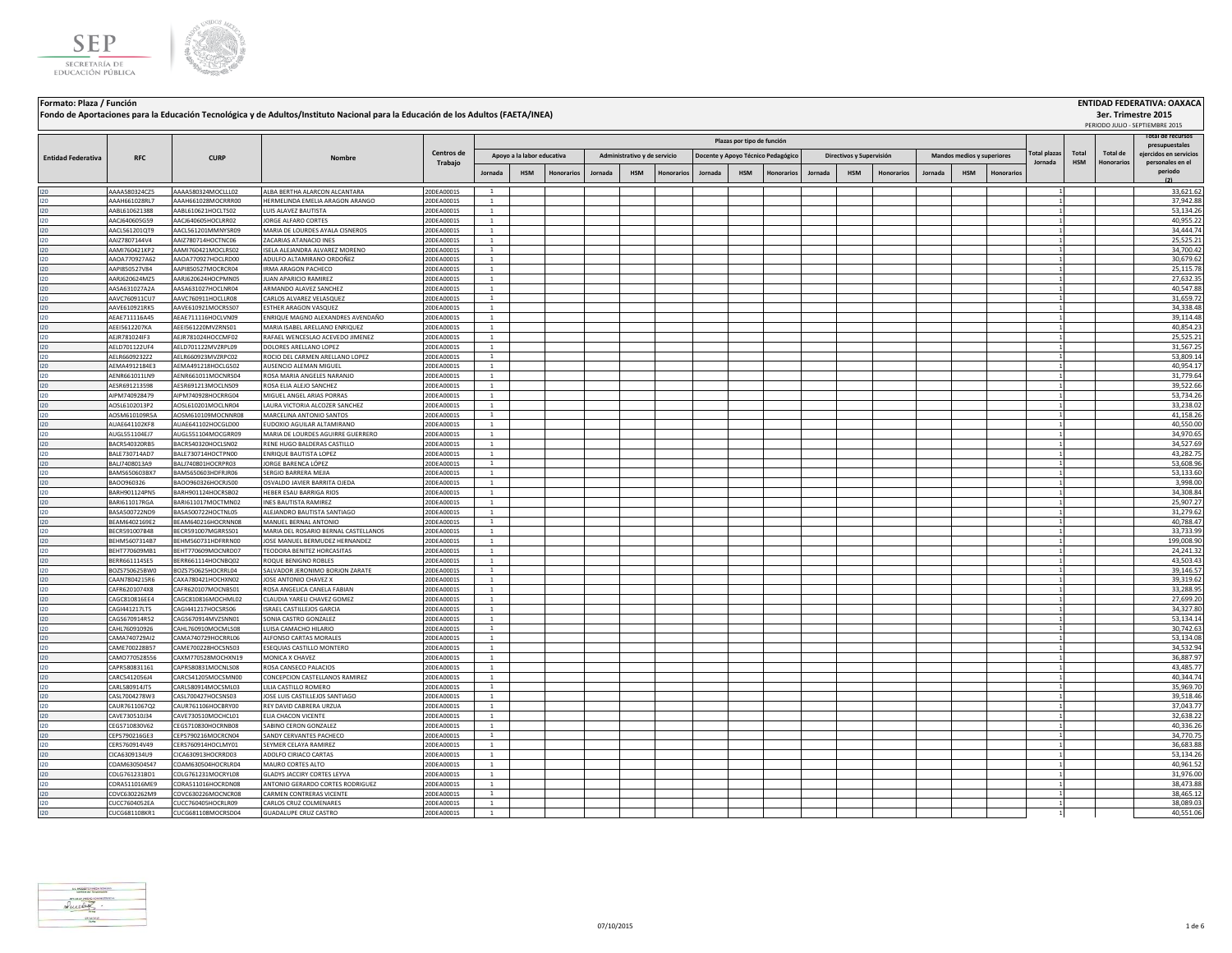



**Fondo de Aportaciones para la Educación Tecnológica y de Adultos/Instituto Nacional para la Educación de los Adultos (FAETA/INEA)**

### **Jornada HSM Honorarios Jornada HSM Honorarios Jornada HSM Honorarios Jornada HSM Honorarios Jornada HSM Honorarios Total HSM Total de Honorarios Administrativo y de servicio Docente y Apoyo Técnico Pedagógico Directivos y Supervisión Mandos medios y superiores Plazas por tipo de función Total plazas Jornada** PERIODO JULIO - SEPTIEMBRE 2015 **RFC CURP Nombre Entidad Federativa RFC CURP CURP CENTROS <b>CENTROS CONS Trabajo otal de recurso presupuestales ejercidos en servicios personales en el periodo (2) Apoyo a la labor educativa** I20 CUGG6004177EA CUGG600417MOCRRL02 GLORIA REBECA CRUZ GARCIA 20DEA0001S 1 1 40,344.74 I20 CUGG650417G39 CUGG650417MOCRTL09 GLORIA GUADALUPE CRUZ GUTIERREZ 20DEA0001S 1 1 12,529.70 I20 CUGI5611161CA CUGI561116MOCRRN02 INES CRUZ GARCIA 20DEA0001S 1 1 36,083.47 I20 CUGR651007440 CUGR651007MOCRRS05 MARIA DEL ROSARIO CRUZ GARCIA 20DEA0001S 1 1 37,351.46 I20 CUJT751221MS1 CUJT751221HOCRRM06 TOMAS PEDRO CRUZ JARQUIN 20DEA0001S 1 1 41,550.00 I20 CULM590814AY0 CULM590814HOCRPG05 MIGUEL ANGEL CRUZ LOPEZ 20DEA0001S 1 1 39,969.78 I20 CUMA680109GU4 CUMA680109HOCRZN09 ANTONIO CRUZ MEZA 20DEA0001S 1 1 39,882.29 I20 CUNO641222214 CUXN641222MOCVXR07 NORMA EUNICE CUEVAS X 20DEA0001S 1 1 34,770.52 I20 CURY780320SK6 CURY780320MOCRGD03 YADIRA CRUZ REGINO 20DEA0001S 1 1 35,562.26 I20 CUSC581128CS7 CUSC581128MOCRNB06 CIBELES CRUZ SANCHEZ 20DEA0001S 1 1 38,474.90 I20 CUSD661223SC1 CUSD661223HOCRLG00 DAGOBERTO CRUZ SALVATIERRA 20DEA0001S 1 1 39,935.34 I20 DEGJ730102RL5 DEGJ730102HOCSRS04 JESUS RANGEL DESALES GUERACH 20DEA0001S 1 1 39,314.37 I20 DIMD700627M67 DIMD700627HOCZRR07 DARIO DIAZ MARTINEZ 20DEA0001S 1 | | | | | | | | | | | | | | | | 1 | 1 I20 DISA861106H86 DISA861106HOCZLL09 JOSE ALBERTO DIAZ SALAZAR 20DEA0001S 1 1 53,133.96 I20 DOJA780111JF5 DOJA780111HOCRML01 ALAIN DORANTES JIMENEZ 20DEA0001S 1 1 38,905.98 I20 EUMR700919FU1 EUMR700919HOCSNC05 RICARDO&ESTUDILLO MONTALVO 20DEA0001S 1 | | | | | | | | | | | | | | | | 38,984.92 I20 PAGS610530QG0 FAGS610530MDFRNL05 SOLEDAD FRANCO GONZALEZ 20DEA0001S 1 2 33,408.38 20DEA0001S 20DEA0001S 20DEA0001S 20DEA0001S 20DEA0001S 20DEA00015 20DEA00015 20DEA00015 20DEA00015 20DEA00015 20DEA00016 20DEA00015 20DE I20 FEOR780413UD5 FEOR780413MDFRRC04 ROCIO FERIA ORTIZ 20DEA0001S 1 1 37,765.38 I20 PETP761101LQ1 FETP761101HOCLRR00 PERFECTO FELIPE TRAPAGA 200EA0001S 1 | | | | | | | | | | | | | | | | 39,984.33 I20 FOGR7109293C0 FOGR710929HHGLNF05 RAFAEL FLORES GONZALEZ 20DEA0001S 1 1 40,829.18 I20 FOIM631111SX9 FOIM631111HOCLGR06 |MARTINTEORES IGNACIO 20DEA0001S | 1 | | | | | | | | | | | | | | | | 53,134.08 I20 FOPE560130AZ7 FOPE560130HOCLBP00 [EPIFANIO FLORES PUEBLITA 20DEA0001S 1 | | | | | | | | | | | | | | | | | 40,338.38 I20 FOZB740430RX0 FOZB740430HOCLRN19 BENITOJAIME FLORES ZURITA 20DEA0001S 1 1 1 1 3 39,810.20 I20 FUSC7603059F9 FUSC760305MOCNLR09 MARIA DEL CARMEN FUENTES SOLAR 20DEA0001S 1 1 39,513.21 I20 GAAD7505058R2 GAAD750505HOCRNV03 DAVID GARCIA ANGEL 20DEA0001S 1 | | | | | | | | | | | | | | | | | 1 | 39,616.87 I20 GAAF6806043C1 GAAF680604HOCLGR01 FRANCISCO GALLARDO AGUILAR 20.0EA0001S 1 1 1 1 200 2005 1 2 29,481.18 I20 GACA720925CRA GACA720925HDFSDL05 ALFREDO GASGA CID DEL PRADO 20DEA0001S 1 1 53,133.96 I20 GAGH541201465 GAGH541201HVZRRG00 HUGO ELOY GARCIA SARCIA 20DEA0001S 1 | | | | | | | | | | | | | | | | | 26,266.98 I20 GALF7301112S5 GALF730111MOCRPR03 FRANCISCA GUILLERMINA GARCIA LOPEZ 20DEA0001S 1 1 1 3 39,210.75 I20 GALM6010238X3 GALM601023MOCRNR04 MARGARITALETICIA GARCIA LUNA 20DEA0001S 1 | | | | | | | | | | | | | | | | | 38,078.18 I20 GALR710301FK6 GALR710301MOCLBS04 ROSA MARIA GALLEGOS LABIAS 20DEA0001S 1 1 40,543.64 I20 GALS700622D4A GALS700622MOCRPY07 SYLVIA MAGDALENA GARCIA LOPEZ 20DEA0001S 1 1 26,958.30 I20 GAME670305JJ4 GAME670305MOCRRL09 ELIZABETH GARCIA MARTINEZ 20DEA0001S 1 1 41,063.70 I20 GAMF891009AE3 GAMF891009MBCRNT06 FATIMA DEL ROSARIO GARCIA MENDOZA 20DEA0001S 1 1 30,679.62 I20 GANT8105197E8 GANT810519HOCRXR00 TARCIS GARCIA NUÑEZ 20DEA0001S 1 1 25,741.36 I20 GATI700220R64 GATI700220MOCRMR07 IRMA GARCIA TAMAYO 20DEA0001S 1 1 40,911.08 I20 GAVC800126EG4 GAVC800126MOCYLL08 CLAUDIA.LILIANA GAY VALENCIA 20DEA0001S 1 1 1 2 20 20 20 20 20 20 20 20 2 I20 GOCL5306113T1 GOCL530611HOCMSS00 LUIS RAFAEL GOMEZ CASTILLO 20DEA0001S 1 1 1 1 1 1 1 1 1 1 1 39,314.37 I20 GOFC5803062S4 GOFC580306HOCNRR02 CIRO GONZALEZ FRANCO 20DEA0001S 1 20DEA0001S 1 20 20DEA0001S 20DEA0001S 20DEA0001S 20DEA0001S 20DEA00015 20DEA00015 20DEA00015 20DEA00015 20DEA00015 20DEA00015 20DEA00015 20DEA00015 20D I20 GOJL800608124 GOJL800608HVZMCS07 LUIS ALBERTO GOMEZ JACOME 20DEA0001S 1 1 33,381.42 I20 GOME650420G52 GOME650420HDFMGN02 ENRIQUE GOMEZ MIGOYA 20DEA0001S 1 1 17,511.32 I20 GOMP8107018G7 GOMP810701HOCMRD00 PEDRO GOMEZ MARQUEZ 20DEA0001S 1 | | | | | | | | | | | | | | | | 1 | 3,998.00 I20 GOOP610218T72 GOOP610228MOCNRR02 PORFIRIA ALFONSINA GONZALEZ ORTEGA 20DEA0001S 1 1 53,134.26 I20 GOPE610511J59 GOPE610511HOCNRR06 [ERNESTO GONZALEZ PERALTA 20DEA0001S ] 20DEA0001S 1 2 2 20DEA0001S 20DEA00015 20DEA00015 20DEA00015 20DEA00015 20DEA00015 20DEA00015 20DEA00015 20DEA00015 20DEA00015 20DEA00015 20DEA000 I20 GORJ681203GH6 GORJ681203HOCNZV07 JAVIER GONZALEZ RUIZ 20DEA0001S 1 1 41,104.09 I20 GORS630531PT4 GORS630531MOCDSL00 SILVIA GODINEZ RASGADO 20DEA0001S 1 1 39,588.96 I20 GORS740318BX7 GORS740318MDFMYN03 SANDRA ANGELICA GOMEZ REYES 20DEA0001S 1 1 36,364.54 I20 GUCF571020QL8 GUCF571020HOCTNL07 FELICIANO.GUTIERREZ.CONTRERAS 20DEA0001S 1 1 1 1 1 1 1 44,170.21 I20 GUDH680108EC7 GUDH680108HOCTZL01 HELADIO GUTIERREZ DIAZ 20DEA0001S 1 1 44,386.33 I20 GUMJ680814RK8 GUMJ680814MOCTRN02 JUANA BELEM GUTIERREZ MORALES 20DEA0001S 1 1 38,907.04 I20 GUSR6510162R4 GUSR651016MOCZLC03 ROCIO JULIA GUZMAN SOLANA 20DEA0001S 1 1 1 3 39,674.26 I20 HEBV650315UQ8 HEBV650315HOCRRD09 VIDAL EDMUNDO HERNANDEZ BARRIENTOS 20DEA0001S 1 1 37,907.86 I20 HECF510117120 HECF510117HOCRRL04 FLORENTINO NATALIO HERNANDEZ CERVANTES 20DEA0001S 1 1 53,809.08 I20 HECM781122PA4 HECM781122HOCRNR02 MAURO HERNANDEZ CANSECO 20DEA0001S 1 1 42,686.63 I20 HECR740928IY6 HECR740928MOCRCQ01 RAQUELHERNANDEZ COCA 20DEA0001S 1 2 36,095.24 20DEA0001S 20DEA0001S 1 3 36,095.24 I20 HEDG730227D28 HEDG730227HOCRZL06 GILBERTO HERNANDEZ DIAZ 20DEA0001S 1 1 39,383.80 I20 HEHC720327BD1 HEHC720327MOCRRL06 CELSA HERNANDEZ 2DDEA0001S 1 | | | | | | | | | | | | | | 1 | 1 I20 HEHI660424P63 HEHI660424MOCRRR03 |IRMA HERNANDEZ | 20DEA0001S | 1 | | | | | | | | | | | | | | | | 38,475.92 I20 HELA6405036E8 HELA640503HOCRPN06 ANDRES HERNANDEZ LOPEZ 20DEA0001S 1 1 37,297.50 I20 HELA680221DQ0 HELA680221HOCRZN05 ANTONIO HERNANDEZ LOAEZA 20DEA0001S 1 1 40,541.52 I20 HELA731206AL2 HELA731206HOCRPR04 AURELIO.IESUS HERNANDEZ LOPEZ 20DEA0001S 1 | | | | | | | | | | | | | | | | | 31,397.70 I20 HEMF741112KP9 HEMF741112MOCRRD04 FIDELINA HERNANDEZ MERINO 20DEA0001S 1 1 39,050.63 I20 HERH580904K48 HERH580904K48 HERH580904KGRRZC08 HECTOR JAVIER HERNANDEZ RUIZ 20DEA0001S 1 1 1 38,273.60 HER I20 HERJ721022QP9 HERJ721022HOCRYN07 JUAN SANTIAGO HERNANDEZ REYES 20DEA0001S 1 1 40,816.38 I20 HESA750112H92 HESA750112HOCRNL02 ALFREDO HERNANDEZ SANTIBAÑEZ 20DEA0001S 1 1 30,679.62



**3er. Trimestre 2015**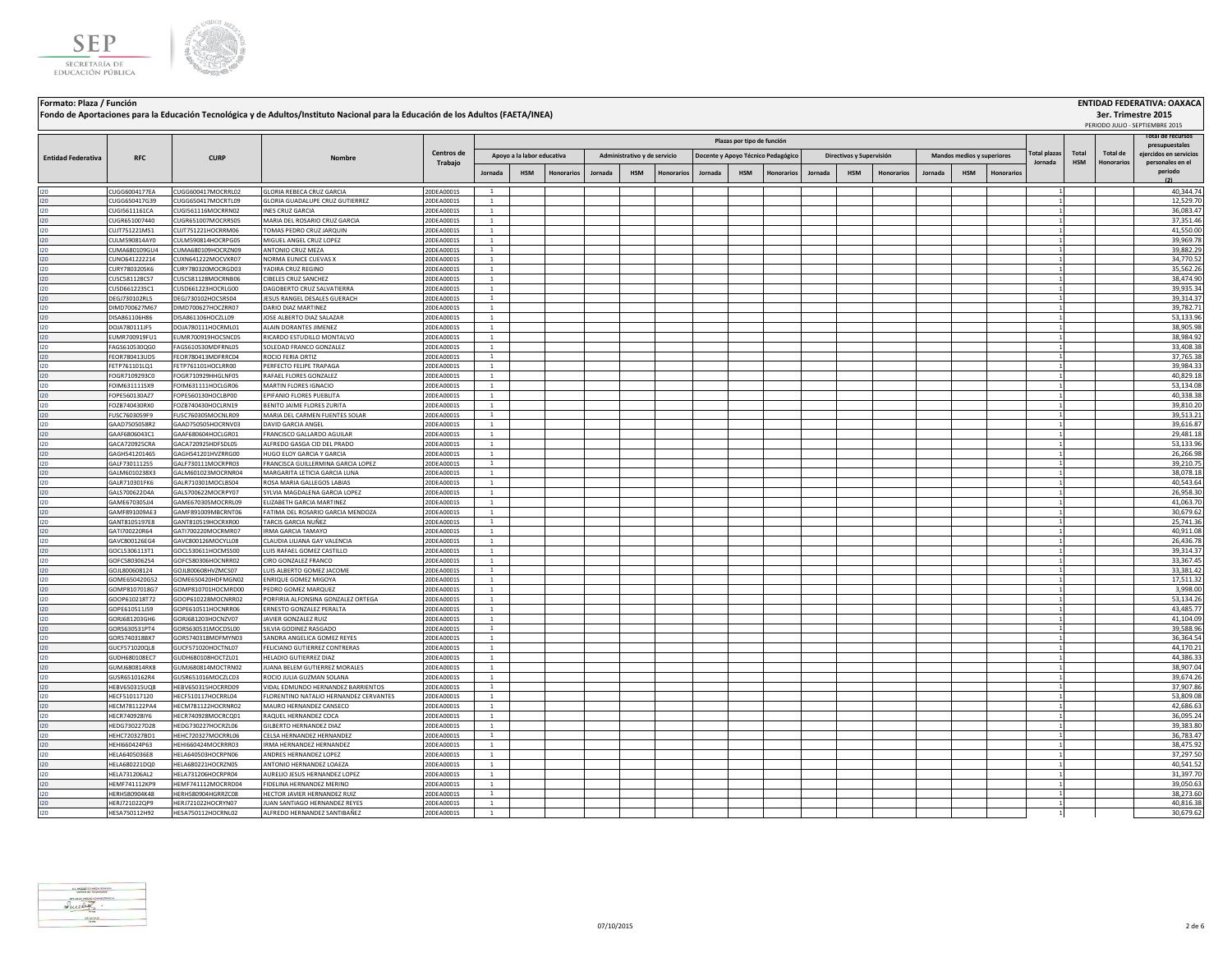



**Fondo de Aportaciones para la Educación Tecnológica y de Adultos/Instituto Nacional para la Educación de los Adultos (FAETA/INEA)**

## **Formato: Plaza / Función ENTIDAD FEDERATIVA: OAXACA 3er. Trimestre 2015** .<br>DO JULIO - SEPTIEMBRE

|                           |                                |                                          |                                                                    |                          | Plazas por tipo de función     |                            |            |         |                              |            |         |            |                                    |         |                          |                   |         |                            |                  |                     |            | otal de recurso:  |                                          |
|---------------------------|--------------------------------|------------------------------------------|--------------------------------------------------------------------|--------------------------|--------------------------------|----------------------------|------------|---------|------------------------------|------------|---------|------------|------------------------------------|---------|--------------------------|-------------------|---------|----------------------------|------------------|---------------------|------------|-------------------|------------------------------------------|
|                           |                                |                                          |                                                                    | Centros de               |                                | Apoyo a la labor educativa |            |         | Administrativo y de servicio |            |         |            |                                    |         | Directivos y Supervisión |                   |         | Mandos medios y superiores |                  | <b>Total plazas</b> | Total      | Total de          | presupuestales<br>ejercidos en servicios |
| <b>Entidad Federativa</b> | <b>RFC</b>                     | <b>CURP</b>                              | Nombre                                                             | Trabajo                  |                                |                            |            |         |                              |            |         |            | Docente y Apoyo Técnico Pedagógico |         |                          |                   |         |                            |                  | Jornada             | <b>HSM</b> | <b>Honorarios</b> | personales en el                         |
|                           |                                |                                          |                                                                    |                          | Jornada                        | <b>HSM</b>                 | Honorarios | Jornada | <b>HSM</b>                   | Honorarios | Jornada | <b>HSM</b> | <b>Honorarios</b>                  | Jornada | <b>HSM</b>               | <b>Honorarios</b> | Jornada | <b>HSM</b>                 | <b>Honorario</b> |                     |            |                   | periodo<br>(2)                           |
| 120                       | HESD620525LU7                  | HESD620525MOCRNM06                       | DOMITILA HERNANDEZ SANCHEZ                                         | 20DEA0001S               | $\mathbf{1}$                   |                            |            |         |                              |            |         |            |                                    |         |                          |                   |         |                            |                  |                     |            |                   | 38,529.87                                |
| 120                       | ESN780925235                   | HESN780925MBCRLR16                       | <b>VORMA HERNANDEZ SOLIS</b>                                       | 20DEA0001S               |                                |                            |            |         |                              |            |         |            |                                    |         |                          |                   |         |                            |                  |                     |            |                   | 30,666.33                                |
| 120                       | HFTC620302FK6                  | HETC620302HOCRLR04                       | CRISTORAL HERNANDEZ TOLEDO                                         | 20DEA0001S               | <sup>1</sup>                   |                            |            |         |                              |            |         |            |                                    |         |                          |                   |         |                            |                  |                     |            |                   | 32,411.15                                |
| 120                       | HEZF670206C56                  | HEZF670206HOCRRL06                       | FELIPE DE JESUS HEREDIA ZARATE                                     | 20DEA0001S               | <sup>1</sup>                   |                            |            |         |                              |            |         |            |                                    |         |                          |                   |         |                            |                  |                     |            |                   | 37,845.36                                |
| 120<br>120                | HISI6105248J6<br>AOE570420U37  | HISI610524MOCPND02<br>JAOE570420MOCRRL05 | IDALIA SONIA OLIVIA HIPOLITO SANTIAGO<br>ELIA JARQUIN ORTIZ        | 20DEA0001S<br>20DEA0001S | $\mathbf{1}$<br><sup>1</sup>   |                            |            |         |                              |            |         |            |                                    |         |                          |                   |         |                            |                  |                     |            |                   | 33,728.29<br>30,159.99                   |
| 120                       | ASA531102HS5                   | ASA531102MOCCNN00                        | MARIA DE LOS ANGELES JACINTO SANTOS                                | 20DEA0001S               | $\overline{1}$                 |                            |            |         |                              |            |         |            |                                    |         |                          |                   |         |                            |                  |                     |            |                   | 43,485.77                                |
| 120                       | JEMM770413CW5                  | JEMM770413HOCSJR00                       | MARGARITO DE IESUS MEIIA                                           | 20DEA0001S               | $\overline{1}$                 |                            |            |         |                              |            |         |            |                                    |         |                          |                   |         |                            |                  |                     |            |                   | 42,777.23                                |
| 120                       | <b>IICE590225TP9</b>           | ICE590225MOCMBL06                        | ELVIRA CECILIA JIMENEZ CABALLERO                                   | 20DEA0001S               | $\overline{1}$                 |                            |            |         |                              |            |         |            |                                    |         |                          |                   |         |                            |                  |                     |            |                   | 26,624.59                                |
| 120                       | JILN681122L83                  | JILN681122MOCMPR01                       | NORMA ISABEL JIMENEZ LOPEZ                                         | 20DEA0001S               | $\mathbf{1}$                   |                            |            |         |                              |            |         |            |                                    |         |                          |                   |         |                            |                  |                     |            |                   | 35,622.84                                |
| 120                       | JIME5207231N4                  | JIME520723MOCMRL02                       | ELDA JIMENEZ MORGAN                                                | 20DEA0001S               | $\mathbf{1}$                   |                            |            |         |                              |            |         |            |                                    |         |                          |                   |         |                            |                  |                     |            |                   | 36,855.66                                |
| 120                       | JIPE670915E29                  | JIPE670915MOCMCV00                       | EVA MIRTHALA JIMENEZ PACHECO                                       | 20DEA0001S               | <sup>1</sup>                   |                            |            |         |                              |            |         |            |                                    |         |                          |                   |         |                            |                  |                     |            |                   | 39.720.57                                |
| 120                       | JIPR770214DV3                  | IIPR770214HOCMXB07                       | ROBERTO IIMENEZ PIÑON                                              | 20DEA0001S               | $\overline{1}$                 |                            |            |         |                              |            |         |            |                                    |         |                          |                   |         |                            |                  |                     |            |                   | 39.230.24                                |
| 120<br>120                | JOSE770124SA1<br>JUAJ450414JC1 | JOSE770124MOCSNL00<br>JUAJ450414HOCRRS03 | MARIA ELVIRA JOSE SANTIAGO<br><b>JUSTINO JUAREZ ARAGON</b>         | 20DEA0001S<br>20DEA0001S | <sup>1</sup><br><sup>1</sup>   |                            |            |         |                              |            |         |            |                                    |         |                          |                   |         |                            |                  |                     |            |                   | 25,616.05<br>35,969.70                   |
| 120                       | JULJ8503299J6                  | JULJ850329HOCRÑS05                       | JOSE JUAREZ LLAMAS                                                 | 20DEA0001S               | <sup>1</sup>                   |                            |            |         |                              |            |         |            |                                    |         |                          |                   |         |                            |                  |                     |            |                   | 8,755.66                                 |
| 120                       | JUPO750613A1A                  | JUPO750613HOCRCS06                       | OSVALDO ANTONIO JUAREZ PICHARDO                                    | 20DEA0001S               | $\mathbf{1}$                   |                            |            |         |                              |            |         |            |                                    |         |                          |                   |         |                            |                  |                     |            |                   | 31,719.72                                |
| 120                       | JUVA7606132K6                  | IUVA760613MOCRSN02                       | ANTONIA JUAREZ VASQUEZ                                             | 20DEA0001S               | $\overline{1}$                 |                            |            |         |                              |            |         |            |                                    |         |                          |                   |         |                            |                  |                     |            |                   | 1.187.21                                 |
| 120                       | KAGX620119557                  | KXGA620119HYNNNL05                       | ALBERTO KANTUN GONZALEZ                                            | 20DEA0001S               | $\overline{1}$                 |                            |            |         |                              |            |         |            |                                    |         |                          |                   |         |                            |                  |                     |            |                   | 42,808.68                                |
| 120                       | ECE540605AN2                   | LECE540605MOCNRL06                       | ELOISA JOSEFINA LEON CRUZ                                          | 20DEA0001S               | $\overline{1}$                 |                            |            |         |                              |            |         |            |                                    |         |                          |                   |         |                            |                  |                     |            |                   | 25,525.21                                |
| 120                       | IEN6509218R7                   | IEN650921HOCBSX04                        | NOE LIBORIO ESCAMILLA                                              | 20DEA0001S               | <sup>1</sup>                   |                            |            |         |                              |            |         |            |                                    |         |                          |                   |         |                            |                  |                     |            |                   | 40,134.18                                |
| 120                       | IMC740127RW4                   | LIMC740127MOCNTC06                       | CICLALI LINARES MATUS                                              | 20DEA0001S               | -1                             |                            |            |         |                              |            |         |            |                                    |         |                          |                   |         |                            |                  |                     |            |                   | 39,108.12                                |
| 120<br>120                | OAH641025SN2<br>OAR670604CT0   | LOAH641025HOCPNC08<br>LOAR670604MOCPNT05 | <b>HECTOR LOPEZ ANTONIO</b><br>RUTILIA LOPEZ ANTONIO               | 20DEA0001S<br>20DEA0001S | <sup>1</sup><br><sup>1</sup>   |                            |            |         |                              |            |         |            |                                    |         |                          |                   |         |                            |                  |                     |            |                   | 40,546.82<br>35,350.21                   |
| 120                       | LOCA681026FT9                  | LXCA681026HOCPSL06                       | ALFREDO CARLOS LOPEZ CASTRO                                        | 20DEA0001S               | <sup>1</sup>                   |                            |            |         |                              |            |         |            |                                    |         |                          |                   |         |                            |                  |                     |            |                   | 39,621.06                                |
| 120                       | LOCG650407U15                  | LOCG650407MOCPRD05                       | GUADALUPE LOPEZ CARRASCO                                           | 20DEA0001S               | <sup>1</sup>                   |                            |            |         |                              |            |         |            |                                    |         |                          |                   |         |                            |                  |                     |            |                   | 43,503.43                                |
| 120                       | LOCH780529JC7                  | OCH780529HOCPRR03                        | HIRAM LOPEZ CARRASCO                                               | 20DEA0001S               | $\mathbf{1}$                   |                            |            |         |                              |            |         |            |                                    |         |                          |                   |         |                            |                  |                     |            |                   | 39,184.94                                |
| 120                       | OGA6810026G2                   | OGA681002HOCPRN09                        | ANDRES LOPEZ GARCIA                                                | 20DEA0001S               | $\mathbf{1}$                   |                            |            |         |                              |            |         |            |                                    |         |                          |                   |         |                            |                  |                     |            |                   | 41,157.21                                |
| 120                       | OGJ5909045I0                   | LOGJ590904HOCPMM07                       | JAIME LOPEZ GOMEZ                                                  | 20DEA0001S               | $\overline{1}$                 |                            |            |         |                              |            |         |            |                                    |         |                          |                   |         |                            |                  |                     |            |                   | 40,237.68                                |
| 120                       | LOGJ6502272F3                  | LOGJ650227HOCPLL02                       | JULIO CESAR LOPEZ GALVEZ                                           | 20DEA0001S               | $\mathbf{1}$                   |                            |            |         |                              |            |         |            |                                    |         |                          |                   |         |                            |                  |                     |            |                   | 36,277.62                                |
| 120                       | OGJ680624MYA                   | LOGJ680624HOCPNN02                       | UAN CARLOS LOPEZ GONZALEZ                                          | 20DEA0001S               | $\overline{1}$                 |                            |            |         |                              |            |         |            |                                    |         |                          |                   |         |                            |                  |                     |            |                   | 41,157.21                                |
| 120<br>120                | OGV710228FJA<br>OHT671003KL7   | OGV710228HOCPNC05<br>LOHT671003MOCPRR02  | <b>ICTOR LOPEZ GUENDOLAIN</b><br>TERESITA DE JESUS LOPEZ HERNANDEZ | 20DEA0001S<br>20DEA0001S | <sup>1</sup><br><sup>1</sup>   |                            |            |         |                              |            |         |            |                                    |         |                          |                   |         |                            |                  |                     |            |                   | 36,736.53<br>37,682.42                   |
| 120                       | OLA700424Q88                   | LOLA700424HOCPPL03                       | ALEJANDRO LOPEZ LOPEZ                                              | 20DEA0001S               | <sup>1</sup>                   |                            |            |         |                              |            |         |            |                                    |         |                          |                   |         |                            |                  |                     |            |                   | 41,155.11                                |
| 120                       | LOLR711207D61                  | LOLR711207MOCPSC08                       | ROCELIA LOPEZ LUIS                                                 | 20DEA0001S               | <sup>1</sup>                   |                            |            |         |                              |            |         |            |                                    |         |                          |                   |         |                            |                  |                     |            |                   | 37,726.98                                |
| 120                       | LOLT6312289C4                  | LOLT631228MOCPSF08                       | TEOFILA LOPEZ LUIS                                                 | 20DEA0001S               | $\overline{1}$                 |                            |            |         |                              |            |         |            |                                    |         |                          |                   |         |                            |                  |                     |            |                   | 41,410.19                                |
| 120                       | OME6504039G1                   | LOMF650403MOCPJR07                       | <b>FRANCISCA OFFIJA LOPEZ MEJIA</b>                                | 20DEA0001S               | $\overline{1}$                 |                            |            |         |                              |            |         |            |                                    |         |                          |                   |         |                            |                  |                     |            |                   | 39,729.13                                |
| 120                       | LOOC700725679                  | LOOC700725MOCPRL09                       | CLAUDIA DEL CARMEN LOPEZ OROZCO                                    | 20DEA0001S               | $\overline{1}$                 |                            |            |         |                              |            |         |            |                                    |         |                          |                   |         |                            |                  |                     |            |                   | 27,934.45                                |
| 120                       | OOE720214DS2                   | LOOE720214MOCPRR06                       | ERIKA PATRICIA LOPEZ OROZCO                                        | 20DEA0001S               | $\overline{1}$                 |                            |            |         |                              |            |         |            |                                    |         |                          |                   |         |                            |                  |                     |            |                   | 36,745.98                                |
| 120                       | OPY800507GD6                   | LOPY800507MOCPND02                       | ADIRA LOPEZ PINEDA                                                 | 20DEA0001S               | <sup>1</sup>                   |                            |            |         |                              |            |         |            |                                    |         |                          |                   |         |                            |                  |                     |            |                   | 25,525.21                                |
| 120                       | ORG610918UD7                   | ORG610918HOCPDN07<br>LOSE641115MOCPNL01  | <b>SENARO LOPEZ RODRIGUEZ</b><br>LPIDIA LOPEZ SANTIAGO             | 20DEA0001S<br>20DEA0001S | $\mathbf{1}$                   |                            |            |         |                              |            |         |            |                                    |         |                          |                   |         |                            |                  |                     |            |                   | 42,920.37<br>37.749.68                   |
| 120<br>120                | OSE641115LZ7<br>OST640114FJ9   | LOST640114MOCPRR01                       | MARIA TERESA LOPEZ SORIANO                                         | 20DEA0001S               | $\overline{1}$<br><sup>1</sup> |                            |            |         |                              |            |         |            |                                    |         |                          |                   |         |                            |                  |                     |            |                   | 32,259.61                                |
| 120                       | OVE741027LG9                   | LOVE741027HOCPLD04                       | EDUARDO REY LOPEZ VILLAVICENCIO                                    | 20DEA0001S               | $\mathbf{1}$                   |                            |            |         |                              |            |         |            |                                    |         |                          |                   |         |                            |                  |                     |            |                   | 26,862.44                                |
| 120                       | LOVJ640412H41                  | LOVJ640412MOCPSL00                       | JULIA LOPEZ VASQUEZ                                                | 20DEA0001S               | <sup>1</sup>                   |                            |            |         |                              |            |         |            |                                    |         |                          |                   |         |                            |                  |                     |            |                   | 36,101.55                                |
| 120                       | UGA5910015F6                   | LUGA591001HOCNRN02                       | ANGEL LUNA GARCIA                                                  | 20DEA0001S               | <sup>1</sup>                   |                            |            |         |                              |            |         |            |                                    |         |                          |                   |         |                            |                  |                     |            |                   | 40,404.40                                |
| 120                       | USS681111QD6                   | LUSS681111MOCSNY01                       | SYLVIA VICTORIA LUIS SANTOS                                        | 20DEA0001S               | $\mathbf{1}$                   |                            |            |         |                              |            |         |            |                                    |         |                          |                   |         |                            |                  |                     |            |                   | 37,082.28                                |
| 120                       | MACE610812JD7                  | MACE610812MOCTRL01                       | ELENA MATUS CRUZ                                                   | 20DEA0001S               | $\overline{1}$                 |                            |            |         |                              |            |         |            |                                    |         |                          |                   |         |                            |                  |                     |            |                   | 38,963.00                                |
| 120                       | MACU540516K44                  | MACU540516HOCTYB00                       | <b>UBALDO MATIAS CAYETANO</b>                                      | 20DEA0001S               | $\overline{1}$                 |                            |            |         |                              |            |         |            |                                    |         |                          |                   |         |                            |                  |                     |            |                   | 41,343.06                                |
| 120                       | MAGD530225JB0                  | MAGD530225MOCNLL02                       | DALIA VICTORIA MANZANARES GIL                                      | 20DEA0001S               | $\mathbf{1}$<br>$\mathbf{1}$   |                            |            |         |                              |            |         |            |                                    |         |                          |                   |         |                            |                  |                     |            |                   | 36,379.68                                |
| 120<br>120                | MAGP710531ST2<br>MALC530727D52 | MAGP710531MOCRRT08<br>MALC530727HOCRSL07 | PETRONILA MARTINEZ GARCIA<br>CELESTINO MARTINEZ LUIS               | 20DEA0001S<br>20DEA0001S | 1                              |                            |            |         |                              |            |         |            |                                    |         |                          |                   |         |                            |                  |                     |            |                   | 40,826.47<br>53,658.96                   |
| 120                       | MALD570609T63                  | MALD570609MOCRPL05                       | DALILA MARTINEZ LOPEZ                                              | 20DEA0001S               | <sup>1</sup>                   |                            |            |         |                              |            |         |            |                                    |         |                          |                   |         |                            |                  |                     |            |                   | 32,808.85                                |
| 120                       | MAMA6501036V4                  | MAMA650103HCSRNB06                       | ABEL MARTINEZ MUNDO                                                | 20DEA0001S               | <sup>1</sup>                   |                            |            |         |                              |            |         |            |                                    |         |                          |                   |         |                            |                  |                     |            |                   | 38,531.97                                |
| 120                       | MAMC6609242V3                  | MAMC660924MOCRRR06                       | MARIA DEL CARMEN MARTINEZ MARTINEZ                                 | 20DEA0001S               | <sup>1</sup>                   |                            |            |         |                              |            |         |            |                                    |         |                          |                   |         |                            |                  |                     |            |                   | 34,126.70                                |
| 120                       | MAMX720608I93                  | MXME720608MOCRTS02                       | ESPERANZA MARTINEZ MATUS                                           | 20DEA0001S               | $\overline{1}$                 |                            |            |         |                              |            |         |            |                                    |         |                          |                   |         |                            |                  |                     |            |                   | 31,382.71                                |
| 120                       | MAPC700724R58                  | MAPC700724MOCRRR08                       | MARIA CRISTINA MARTINEZ PEREZ                                      | 20DEA0001S               | <sup>1</sup>                   |                            |            |         |                              |            |         |            |                                    |         |                          |                   |         |                            |                  |                     |            |                   | 41,041.52                                |
| 120                       | MAPE6206013R5                  | MAXP620601HOCRXD07                       | PEDRO MARTINEZ X                                                   | 20DEA0001S               | $\overline{1}$                 |                            |            |         |                              |            |         |            |                                    |         |                          |                   |         |                            |                  |                     |            |                   | 38,124.84                                |
| 120                       | MAPE870411RZ6                  | MAPE870411HOCRDL04                       | ELIEL MARTINEZ PEDRO                                               | 20DEA0001S               | <sup>1</sup>                   |                            |            |         |                              |            |         |            |                                    |         |                          |                   |         |                            |                  |                     |            |                   | 44,428.30                                |
| 120<br>120                | MAPF580215Q33<br>MAPT670924LK2 | MAPF580215HOCRRS00<br>MAPT670924MOCRRR09 | FAUSTINO MARTINEZ PEREZ<br><b>FEREZA MARTINEZ PEREZ</b>            | 20DEA0001S<br>20DEA0001S | $\mathbf{1}$<br>$\mathbf{1}$   |                            |            |         |                              |            |         |            |                                    |         |                          |                   |         |                            |                  |                     |            |                   | 41,230.86<br>40,344.74                   |
| 120                       | <b>MAOI 560814GK3</b>          | MAOI 560814HOCRRS03                      | IOSE LUIS MARTINEZ OUIROZ                                          | 20DEA0001S               | <sup>1</sup>                   |                            |            |         |                              |            |         |            |                                    |         |                          |                   |         |                            |                  |                     |            |                   | 33,010.57                                |
| 120                       | MARI780504T25                  | MARI780504HOCRSV08                       | <b>VAN MARTINEZ RIOS</b>                                           | 20DEA0001S               | <sup>1</sup>                   |                            |            |         |                              |            |         |            |                                    |         |                          |                   |         |                            |                  |                     |            |                   | 39,520.56                                |
| 120                       | MARS730806MF6                  | MARS730806HOCTDL04                       | SALVADOR ANGEL MATA RODRIGUEZ                                      | 20DEA0001S               | <sup>1</sup>                   |                            |            |         |                              |            |         |            |                                    |         |                          |                   |         |                            |                  |                     |            |                   | 40,344.74                                |
| 120                       | MART680521QJ3                  | MART680521MOCRJR01                       | TRINIDAD VALENTINA MARTINEZ ROJAS                                  | 20DEA0001S               | <sup>1</sup>                   |                            |            |         |                              |            |         |            |                                    |         |                          |                   |         |                            |                  |                     |            |                   | 31,778.19                                |

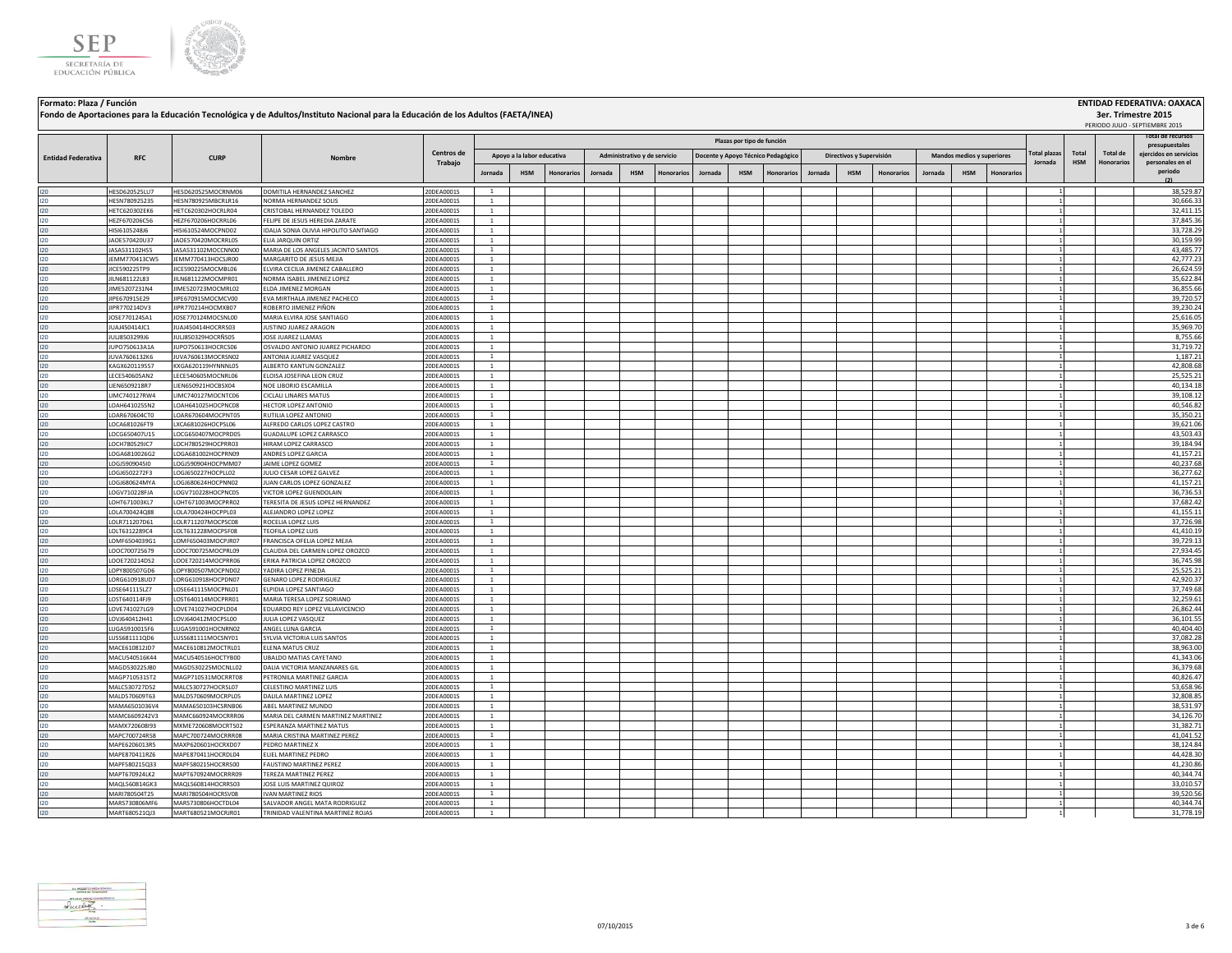



**Fondo de Aportaciones para la Educación Tecnológica y de Adultos/Instituto Nacional para la Educación de los Adultos (FAETA/INEA)**

**3er. Trimestre 2015**

|                           |                                |                                          | Fondo de Aportaciones para la Educación Tecnológica y de Adultos/Instituto Nacional para la Educación de los Adultos (FAETA/INEA) |                          |                                |                            |            |         |                              |            |         |                            |                                    |         |                          |                   |         |                            |            |                     |              |                 | 3er. Trimestre 2015<br>PERIODO JULIO - SEPTIEMBRE 2015 |
|---------------------------|--------------------------------|------------------------------------------|-----------------------------------------------------------------------------------------------------------------------------------|--------------------------|--------------------------------|----------------------------|------------|---------|------------------------------|------------|---------|----------------------------|------------------------------------|---------|--------------------------|-------------------|---------|----------------------------|------------|---------------------|--------------|-----------------|--------------------------------------------------------|
|                           |                                |                                          |                                                                                                                                   |                          |                                |                            |            |         |                              |            |         | Plazas por tipo de función |                                    |         |                          |                   |         |                            |            |                     |              |                 | Total de recursos                                      |
| <b>Entidad Federativa</b> | <b>RFC</b>                     | <b>CURP</b>                              |                                                                                                                                   | Centros de               |                                | Apoyo a la labor educativa |            |         | Administrativo y de servicio |            |         |                            | Docente y Apoyo Técnico Pedagógico |         | Directivos y Supervisión |                   |         | Mandos medios y superiores |            | <b>Total plazas</b> | <b>Total</b> | <b>Total de</b> | presupuestales<br>eiercidos en servicios               |
|                           |                                |                                          |                                                                                                                                   | Trabajo                  | Jornada                        | <b>HSM</b>                 | Honorarios | Jornada | <b>HSM</b>                   | Honorarios | Jornada | <b>HSM</b>                 | Honorarios                         | Jornada | <b>HSM</b>               | <b>Honorarios</b> | Jornada | <b>HSM</b>                 | Honorarios | Jornada             | <b>HSM</b>   | Honorario:      | personales en el<br>periodo<br>(2)                     |
| 120                       | MASA8211255H7                  | MASA821125HOCRLB04                       | ABEL MARTINEZ SALINAS                                                                                                             | 20DEA0001S               | $\mathbf{1}$                   |                            |            |         |                              |            |         |                            |                                    |         |                          |                   |         |                            |            |                     |              |                 | 36,651.54                                              |
| 120                       | MASV6410089C0                  | MASV641008HOCRYC01                       | VICENTE MARTINEZ SAYNES                                                                                                           | 20DEA0001S               | $\mathbf{1}$                   |                            |            |         |                              |            |         |                            |                                    |         |                          |                   |         |                            |            |                     |              |                 | 39,318.57                                              |
| 120                       | MEDJ630930RG6                  | MEDI630930HOCRZR00                       | <b>IFRONIMO MANUEL MERINO DIAZ</b>                                                                                                | 20DEA0001S               | -1                             |                            |            |         |                              |            |         |                            |                                    |         |                          |                   |         |                            |            |                     |              |                 | 39,365.44                                              |
| 120                       | MFFR840505JP4                  | MEER840505MOCNNE07                       | RAFAELA MENDOZA FUENTES                                                                                                           | 20DEA0001S               | -1                             |                            |            |         |                              |            |         |                            |                                    |         |                          |                   |         |                            |            |                     |              |                 | 28,046.23                                              |
| 120                       | MEGV640826GG1                  | MEGV640826MOCSVR02                       | VIRGINIA DACIA MESTAS GUEVARA                                                                                                     | 20DEA0001S               | <sup>1</sup>                   |                            |            |         |                              |            |         |                            |                                    |         |                          |                   |         |                            |            |                     |              |                 | 40,961.52                                              |
| 120                       | MEHA590212LB0                  | MEHA590212MOCRRR08                       | AURORA MERINO HERNANDEZ                                                                                                           | 20DEA0001S               | $\mathbf{1}$                   |                            |            |         |                              |            |         |                            |                                    |         |                          |                   |         |                            |            |                     |              |                 | 42,401.20                                              |
| 120                       | MELR631203GX9                  | MELR631203HOCNPL01                       | RAUL ELISEO MENDOZA LOPEZ                                                                                                         | 20DEA0001S               | $\mathbf{1}$                   |                            |            |         |                              |            |         |                            |                                    |         |                          |                   |         |                            |            |                     |              |                 | 41,778.32                                              |
| 120                       | MEMG500619699                  | MEMG500619HOCNRR03                       | GERVASIO MENDOZA MARTINEZ                                                                                                         | 20DEA0001S               | $\mathbf{1}$                   |                            |            |         |                              |            |         |                            |                                    |         |                          |                   |         |                            |            |                     |              |                 | 40,140.48                                              |
| 120                       | MEMR6511251H5                  | MEMR651125HOCCNB09                       | RUBICEL MECOTT MONTERO                                                                                                            | 20DEA0001S               | $\mathbf{1}$<br>$\overline{1}$ |                            |            |         |                              |            |         |                            |                                    |         |                          |                   |         |                            |            |                     |              |                 | 36,886.92                                              |
| 120<br>120                | MEOG470108MJA<br>MFSM7010201H1 | MEOG470108HCHNXN12<br>MESM701020MOCNLR06 | GONZALO MENDOZA OAXACA<br>MARTHA FI FNA MENDOZA SILVA                                                                             | 20DEA0001S<br>20DEA0001S | $\overline{1}$                 |                            |            |         |                              |            |         |                            |                                    |         |                          |                   |         |                            |            |                     |              |                 | 8,705.66<br>39,102.77                                  |
| 120                       | MIMP821215BC6                  | MIMP821215HOCGRB01                       | PABLITO MIGUEL MARTINEZ                                                                                                           | 20DEA0001S               | $\overline{1}$                 |                            |            |         |                              |            |         |                            |                                    |         |                          |                   |         |                            |            |                     |              |                 | 27,167.79                                              |
| 120                       | MITG661021CH3                  | MITG661021MOCRRD01                       | <b>GUADALUPE MIRANDA TERAN</b>                                                                                                    | 20DEA0001S               | $\mathbf{1}$                   |                            |            |         |                              |            |         |                            |                                    |         |                          |                   |         |                            |            |                     |              |                 | 40,961.53                                              |
| 120                       | MOGG820814NN5                  | MOGG820814MOCRMB07                       | GABRIELA ROSALBA MORALES GOMEZ                                                                                                    | 20DEA0001S               | $\overline{1}$                 |                            |            |         |                              |            |         |                            |                                    |         |                          |                   |         |                            |            |                     |              |                 | 33,527.19                                              |
| 120                       | MOGS5304189F4                  | MOGS530418MOCRRL05                       | SILVIA MORALES GARCIA                                                                                                             | 20DEA0001S               | $\mathbf{1}$                   |                            |            |         |                              |            |         |                            |                                    |         |                          |                   |         |                            |            |                     |              |                 | 23,422.62                                              |
| 120                       | MOHM621223UJ8                  | MOHM621223HOCRRN02                       | MANUEL MORGAN HERNANDEZ                                                                                                           | 20DEA0001S               | $\mathbf{1}$                   |                            |            |         |                              |            |         |                            |                                    |         |                          |                   |         |                            |            |                     |              |                 | 34,527.69                                              |
| 120                       | MOJA420415MA7                  | MOJA420415HOCRVN04                       | ANASTACIO CRISOFORO MORALES JAVIER                                                                                                | 20DEA0001S               | $\mathbf{1}$                   |                            |            |         |                              |            |         |                            |                                    |         |                          |                   |         |                            |            |                     |              |                 | 31,344.17                                              |
| 120                       | MOMR710104EP3                  | MOMR710104MOCNRS02                       | ROSA MADEL MONTAÑO MARTINEZ                                                                                                       | 20DEA0001S               | $\mathbf{1}$                   |                            |            |         |                              |            |         |                            |                                    |         |                          |                   |         |                            |            |                     |              |                 | 37,359.60                                              |
| 120                       | MOSM630525QJ4                  | MOSM630525MOCNSR04                       | MARCELA MONTERROSA SOSA                                                                                                           | 20DEA0001S               | <sup>1</sup>                   |                            |            |         |                              |            |         |                            |                                    |         |                          |                   |         |                            |            |                     |              |                 | 43,485.77                                              |
| 120                       | MOSR561221FU1                  | MOSR561221HOCRNB06                       | RUBEN MORALES SANCHEZ                                                                                                             | 20DEA0001S               | 1                              |                            |            |         |                              |            |         |                            |                                    |         |                          |                   |         |                            |            |                     |              |                 | 39,452.43                                              |
| 120                       | MOSY610331IY7                  | MOSY610331MOCRNL03                       | YOLANDA MORALES SANCHEZ                                                                                                           | 20DEA0001S               | $\mathbf{1}$                   |                            |            |         |                              |            |         |                            |                                    |         |                          |                   |         |                            |            |                     |              |                 | 37,082.18                                              |
| 120                       | NAAA5504088Z3                  | NAAA550408HOCVRL07                       | ALBERTO NAVA ARMENGOL                                                                                                             | 20DEA0001S               | $\mathbf{1}$                   |                            |            |         |                              |            |         |                            |                                    |         |                          |                   |         |                            |            |                     |              |                 | 42,808.68                                              |
| 120                       | NAGS6806277IA                  | NAGS680627MOCVRC07                       | SOCORRO NAVARRO GARCIA                                                                                                            | 20DEA0001S               | $\mathbf{1}$                   |                            |            |         |                              |            |         |                            |                                    |         |                          |                   |         |                            |            |                     |              |                 | 35,440.08                                              |
| 120                       | NAJO820513M93                  | NAJO820513MOCRRB09                       | OBDULIA NARANJO JARQUIN                                                                                                           | 20DEA0001S               | $\mathbf{1}$                   |                            |            |         |                              |            |         |                            |                                    |         |                          |                   |         |                            |            |                     |              |                 | 30,586.33                                              |
| 120                       | NOME570303EB1                  | NOME570303MOCLNV02                       | EVELIA DEVORA NOLASCO MENDEZ                                                                                                      | 20DEA0001S               | $\mathbf{1}$<br>$\mathbf{1}$   |                            |            |         |                              |            |         |                            |                                    |         |                          |                   |         |                            |            |                     |              |                 | 38,337.63                                              |
| 120<br>120                | OASL630910SA3<br>OECJ830320783 | OASL630910HOCRNS07<br>OECJ830320HOCJRN02 | LUIS ANGEL ORDAZ SANTIAGO<br>JUAN OJEDA CRUZ                                                                                      | 20DEA0001S<br>20DEA0001S | $\mathbf{1}$                   |                            |            |         |                              |            |         |                            |                                    |         |                          |                   |         |                            |            |                     |              |                 | 39,639.51<br>35,622.64                                 |
| 120                       | OEMC691208V13                  | OEMC691208MOCJNN04                       | CONCEPCION AURORA OJEDA MENDEZ                                                                                                    | 20DEA0001S               | $\mathbf{1}$                   |                            |            |         |                              |            |         |                            |                                    |         |                          |                   |         |                            |            |                     |              |                 | 18,759.09                                              |
| 120                       | OERA58010634A                  | OERA580106MOCRMM08                       | AMELIA REINA ORTEGA RAMIREZ                                                                                                       | 20DEA0001S               | $\mathbf{1}$                   |                            |            |         |                              |            |         |                            |                                    |         |                          |                   |         |                            |            |                     |              |                 | 39,524.76                                              |
| 120                       | OIPJ690319IK2                  | OIPJ690319MOCRNS06                       | JOSEFA ORTIZ PANTOJA                                                                                                              | 20DEA0001S               | $\mathbf{1}$                   |                            |            |         |                              |            |         |                            |                                    |         |                          |                   |         |                            |            |                     |              |                 | 40,478.52                                              |
| 120                       | OIPL630211I76                  | OIPL630211MOCRRR00                       | LOURDES ORTIZ PEREZ                                                                                                               | 20DEA0001S               | $\overline{1}$                 |                            |            |         |                              |            |         |                            |                                    |         |                          |                   |         |                            |            |                     |              |                 | 41,161.41                                              |
| 120                       | OIRE5802056H6                  | OIRE580205HOCRBD09                       | EDUARDO FELIPE ORTIZ ROBLES                                                                                                       | 20DEA0001S               | $\mathbf{1}$                   |                            |            |         |                              |            |         |                            |                                    |         |                          |                   |         |                            |            |                     |              |                 | 36,688.08                                              |
| 120                       | OOCR650213L68                  | OOCR650213HOCRSB03                       | ROBERTO OROZCO CASTILLO                                                                                                           | 20DEA0001S               | $\mathbf{1}$                   |                            |            |         |                              |            |         |                            |                                    |         |                          |                   |         |                            |            |                     |              |                 | 37,199.02                                              |
| 120                       | OOLI721127RE9                  | OOLI721127MOCRPS05                       | <b>ISELA OROZCO LOPEZ</b>                                                                                                         | 20DEA0001S               | $\mathbf{1}$                   |                            |            |         |                              |            |         |                            |                                    |         |                          |                   |         |                            |            |                     |              |                 | 39,923.79                                              |
| 120                       | OOSV7305298M1                  | OOSV730529HOCRLR07                       | VIRGINIO GERMAN OROPEZA SALAZAR                                                                                                   | 20DEA0001S               | <sup>1</sup>                   |                            |            |         |                              |            |         |                            |                                    |         |                          |                   |         |                            |            |                     |              |                 | 25,929.33                                              |
| 120                       | PAC1710506OF6                  | PACI710506MOCSNS03                       | <b>ISAREL PASTOR CONTRERAS</b>                                                                                                    | 20DEA0001S               | <sup>1</sup>                   |                            |            |         |                              |            |         |                            |                                    |         |                          |                   |         |                            |            |                     |              |                 | 31,586.33                                              |
| 120                       | PALG790223FB4                  | PALG790223MOCCPV09                       | GIOVANNA PAOLA PACHECO LOPEZ                                                                                                      | 20DEA0001S               | -1                             |                            |            |         |                              |            |         |                            |                                    |         |                          |                   |         |                            |            |                     |              |                 | 27,699.20                                              |
| 120                       | PAML7306075K6                  | PAML730607HOCDLS00                       | JOSE LUIS PADILLA MILAN                                                                                                           | 20DEA0001S               | $\mathbf{1}$                   |                            |            |         |                              |            |         |                            |                                    |         |                          |                   |         |                            |            |                     |              |                 | 39,383.80                                              |
| 120                       | PARI7302013P1                  | PARI730201HOCCMG07                       | <b>IGNACIO PACHECO RAMIREZ</b>                                                                                                    | 20DEA0001S               | $\mathbf{1}$                   |                            |            |         |                              |            |         |                            |                                    |         |                          |                   |         |                            |            |                     |              |                 | 31,659.72                                              |
| 120                       | PECL551009399                  | PECL551009HOCXBS05                       | LUIS JAIME PEÑA CABALLERO                                                                                                         | 20DEA0001S               | 1                              |                            |            |         |                              |            |         |                            |                                    |         |                          |                   |         |                            |            |                     |              |                 | 53,133.96                                              |
| 120<br>120                | PEGA650720P30<br>PEGL650921NC8 | PEGA650720MOCRRZ09<br>PEGL650921HOCRRS04 | AZALIA PEREZ GUERRA<br>LUIS ARTURO PEREZ GARCIA                                                                                   | 20DEA0001S<br>20DEA0001S | $\mathbf{1}$<br>$\overline{1}$ |                            |            |         |                              |            |         |                            |                                    |         |                          |                   |         |                            |            |                     |              |                 | 38,323.68<br>53,734.08                                 |
| 120                       | PEHR670102NS8                  | PEHR670102MOCRRS06                       | ROSA FI VA PEREZ HERNANDEZ                                                                                                        | 20DEA0001S               | $\mathbf{1}$                   |                            |            |         |                              |            |         |                            |                                    |         |                          |                   |         |                            |            |                     |              |                 | 37,424.70                                              |
| 120                       | PELB541209TS6                  | PELB541209HOCRPR05                       | <b>BRAULIO PEREZ LOPEZ</b>                                                                                                        | 20DEA0001S               | $\mathbf{1}$                   |                            |            |         |                              |            |         |                            |                                    |         |                          |                   |         |                            |            |                     |              |                 | 53.134.08                                              |
| 120                       | PELP621007PX6                  | PELP621007HOCRPD07                       | PEDRO MARCOS PEREZ LOPEZ                                                                                                          | 20DEA0001S               | $\mathbf{1}$                   |                            |            |         |                              |            |         |                            |                                    |         |                          |                   |         |                            |            |                     |              |                 | 41,157.21                                              |
| 120                       | PELU6001079G5                  | PEXL600107HOCRXC02                       | LUCIANO JULIAN PEREZ X                                                                                                            | 20DEA0001S               | $\mathbf{1}$                   |                            |            |         |                              |            |         |                            |                                    |         |                          |                   |         |                            |            |                     |              |                 | 40,344.74                                              |
| 120                       | PEPE620429G29                  | PEXP620429HOCRXD07                       | PEDRO PEREZ X                                                                                                                     | 20DEA0001S               | $\overline{1}$                 |                            |            |         |                              |            |         |                            |                                    |         |                          |                   |         |                            |            |                     |              |                 | 53,808.96                                              |
| 120                       | PICM561128GZ3                  | PICM561128MOCNSR03                       | MARISELA PINEDA CASTILLO                                                                                                          | 20DEA0001S               | $\mathbf{1}$                   |                            |            |         |                              |            |         |                            |                                    |         |                          |                   |         |                            |            |                     |              |                 | 39,722.71                                              |
| 120                       | PIRM620327RA8                  | PIRM620327HOCNMD07                       | MODESTO PINEDA ROMERO                                                                                                             | 20DEA0001S               | $\mathbf{1}$                   |                            |            |         |                              |            |         |                            |                                    |         |                          |                   |         |                            |            |                     |              |                 | 53,134.26                                              |
| 120                       | POCN690525Q68                  | POCN690525MCCTND06                       | NIDELVIA MARGARITA POOT CANUL                                                                                                     | 20DEA0001S               |                                |                            |            |         |                              |            |         |                            |                                    |         |                          |                   |         |                            |            |                     |              |                 | 44,635.35                                              |
| 120                       | 20VV6309058X8                  | POVV630905MOCBLR10                       | VIRGINIA SELIFLOR POBLANO VILLALOBOS                                                                                              | 20DEA0001S               | $\mathbf{1}$                   |                            |            |         |                              |            |         |                            |                                    |         |                          |                   |         |                            |            |                     |              |                 | 39.999.52                                              |
| 120                       | QUPL860514686                  | OUPL860514MOCIRT03                       | LETICIA OUILANO PABLO                                                                                                             | 20DEA0001S               | $\mathbf{1}$                   |                            |            |         |                              |            |         |                            |                                    |         |                          |                   |         |                            |            |                     |              |                 | 22,143.63                                              |
| 120                       | RAAF6506115R3                  | RAAF650611MOCMZS03                       | FAUSTINA RAMIREZ AZCONA                                                                                                           | 20DEA0001S               | $\mathbf{1}$                   |                            |            |         |                              |            |         |                            |                                    |         |                          |                   |         |                            |            |                     |              |                 | 39,037.56                                              |
| 120                       | RAAM6703046T9                  | RAAM670304MOCMNN08                       | MANUELA RAMIREZ ANTONIO                                                                                                           | 20DEA0001S               | 1                              |                            |            |         |                              |            |         |                            |                                    |         |                          |                   |         |                            |            |                     |              |                 | 41,248.77                                              |
| 120                       | RABA571130AV7                  | RABA571130MOCMRN02                       | ANDREA RAMOS BURGUET                                                                                                              | 20DEA0001S               | $\mathbf{1}$                   |                            |            |         |                              |            |         |                            |                                    |         |                          |                   |         |                            |            |                     |              |                 | 34,433.42                                              |
| 120                       | RABO800823P97                  | RABO800823HOCMSS02                       | OSCAR DAMIAN RAMOS BUSTAMANTE                                                                                                     | 20DEA0001S               | $\mathbf{1}$                   |                            |            |         |                              |            |         |                            |                                    |         |                          |                   |         |                            |            |                     |              |                 | 31,659.72                                              |
| 120<br>120                | RACA610804GA3<br>RACD610701TU6 | RACA610804HMCMSL02<br>RACD610701MOCMRR07 | ALBERTO RAMOS CASAS<br>DORA MARTHA RAMIREZ CRUZ                                                                                   | 20DEA0001S<br>20DEA0001S | $\mathbf{1}$<br>$\mathbf{1}$   |                            |            |         |                              |            |         |                            |                                    |         |                          |                   |         |                            |            |                     |              |                 | 41,363.54<br>42,049.19                                 |
| 120                       | RALI650221AV2                  | RALI650221MDFMSS00                       | MARIA ISABEL RAMIREZ LUIS                                                                                                         |                          | $\overline{1}$                 |                            |            |         |                              |            |         |                            |                                    |         |                          |                   |         |                            |            |                     |              |                 | 32,259.61                                              |
| 120                       | RANE720804PU6                  | RANE720804HOCMCL06                       | ELEUTERIO RAMIREZ NICOLAS                                                                                                         | 20DEA0001S               | $\mathbf{1}$                   |                            |            |         |                              |            |         |                            |                                    |         |                          |                   |         |                            |            |                     |              |                 | 28,179.54                                              |
| 120                       | RARM560721U6A                  | RARM560721HOCMDR05                       | MARCELINO RAMIREZ RODRIGUEZ                                                                                                       | 20DEA0001S<br>20DEA0001S | $\mathbf{1}$                   |                            |            |         |                              |            |         |                            |                                    |         |                          |                   |         |                            |            |                     |              |                 | 35,352.92                                              |
| 120                       | RARV701114HY1                  | RARV701114MOCMMR06                       | VIRGINIA RAMIREZ RAMIREZ                                                                                                          | 20DEA0001S               | $\mathbf{1}$                   |                            |            |         |                              |            |         |                            |                                    |         |                          |                   |         |                            |            |                     |              |                 | 42,158.75                                              |
| 120                       | REPE631210J56                  | REPE631210MOCYRL02                       | EULALIA REYES PEREZ                                                                                                               | 20DEA0001S               | $\mathbf{1}$                   |                            |            |         |                              |            |         |                            |                                    |         |                          |                   |         |                            |            |                     |              |                 | 36,916.30                                              |
| 120                       | RERA700408KA5                  | RERA700408HOCYML07                       | ALBERTO BENEDICTO REYES RAMIREZ                                                                                                   | 20DEA0001S               | $\mathbf{1}$                   |                            |            |         |                              |            |         |                            |                                    |         |                          |                   |         |                            |            |                     |              |                 | 44,169.07                                              |
| 120                       | RERF640714MT0                  | RERF640714HOCYMR06                       | FRANCISCO REYES RAMIREZ                                                                                                           | 20DEA0001S               | $\mathbf{1}$                   |                            |            |         |                              |            |         |                            |                                    |         |                          |                   |         |                            |            |                     |              |                 | 44,170.21                                              |

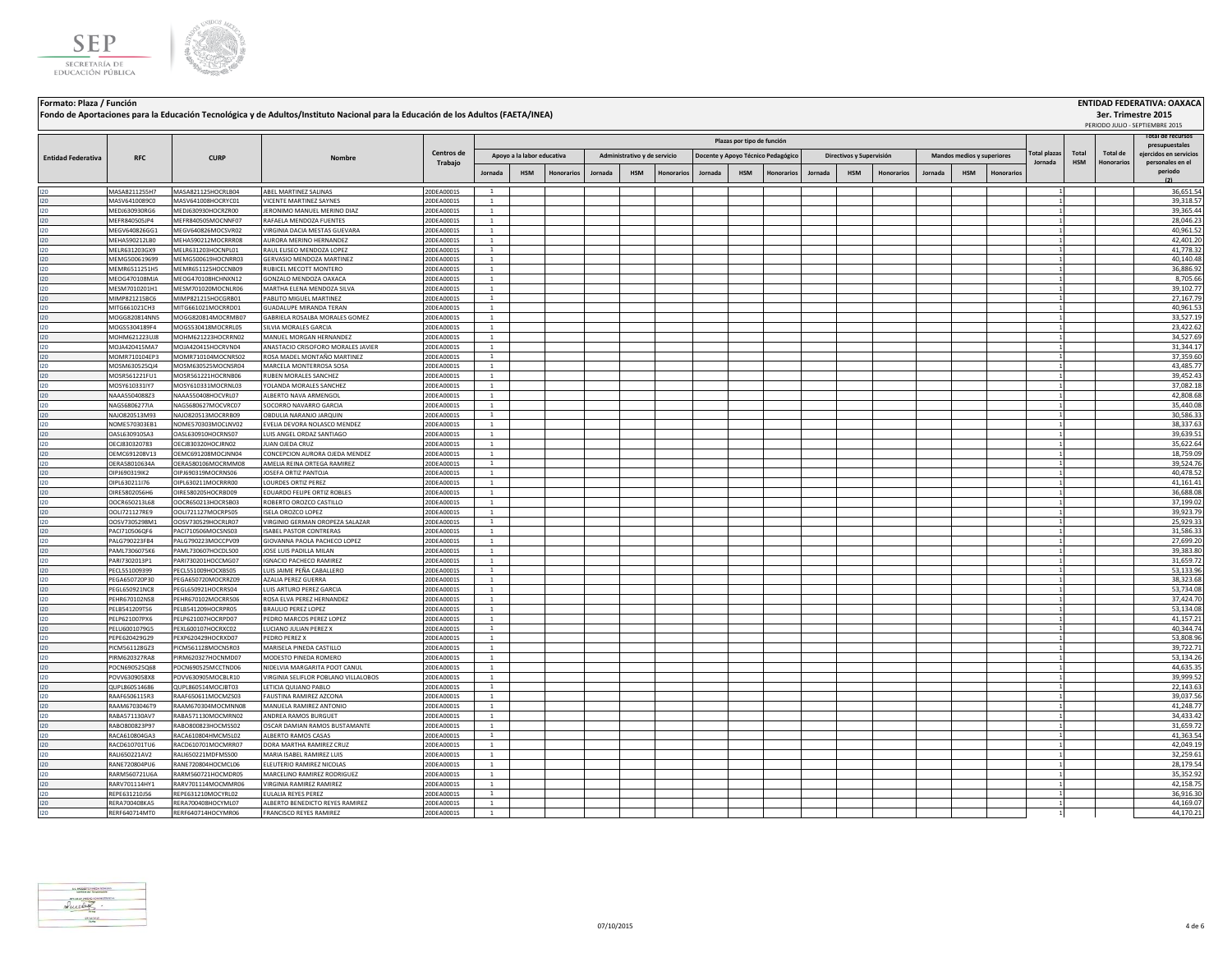



|                           |                                |                                          | Fondo de Aportaciones para la Educación Tecnológica y de Adultos/Instituto Nacional para la Educación de los Adultos (FAETA/INEA) |                          |                                  |            |            |                              |            |                   |         |                                    |                          |         |            |                   |                            |            |                                |                     |                               |                                            | 3er. Trimestre 2015<br>PERIODO JULIO - SEPTIEMBRE 2015 |
|---------------------------|--------------------------------|------------------------------------------|-----------------------------------------------------------------------------------------------------------------------------------|--------------------------|----------------------------------|------------|------------|------------------------------|------------|-------------------|---------|------------------------------------|--------------------------|---------|------------|-------------------|----------------------------|------------|--------------------------------|---------------------|-------------------------------|--------------------------------------------|--------------------------------------------------------|
|                           |                                |                                          |                                                                                                                                   |                          |                                  |            |            |                              |            |                   |         | Plazas por tipo de función         |                          |         |            |                   |                            |            |                                |                     |                               |                                            | otal de recursos<br>presupuestales                     |
| <b>Entidad Federativa</b> | <b>RFC</b>                     | <b>CURP</b>                              |                                                                                                                                   | Centros de<br>Trabajo    | Apoyo a la labor educativa       |            |            | Administrativo y de servicio |            |                   |         | Docente y Apoyo Técnico Pedagógico | Directivos y Supervisión |         |            |                   | Mandos medios y superiores |            | <b>Total plazas</b><br>Jornada | Total<br><b>HSM</b> | Total de<br><b>Honorarios</b> | eiercidos en servicios<br>personales en el |                                                        |
|                           |                                |                                          |                                                                                                                                   |                          | Jornada                          | <b>HSM</b> | Honorarios | Jornada                      | <b>HSM</b> | <b>Honorarios</b> | Jornada | <b>HSM</b>                         | Honorarios               | Jornada | <b>HSM</b> | <b>Honorarios</b> | Jornada                    | <b>HSM</b> | Honorarios                     |                     |                               |                                            | periodo<br>(2)                                         |
| 120                       | RESE540714UM8                  | RESE540714HOCYNM03                       | EMILIANO REYES SANTIAGO                                                                                                           | 20DEA0001S               | <sup>1</sup>                     |            |            |                              |            |                   |         |                                    |                          |         |            |                   |                            |            |                                |                     |                               |                                            | 38,117.42                                              |
| 120                       | RESU851127MC5                  | RESU851127HDFYNL09                       | ULISSES REYNA SANCHEZ                                                                                                             | 20DEA0001S               | $\mathbf{1}$                     |            |            |                              |            |                   |         |                                    |                          |         |            |                   |                            |            |                                |                     |                               |                                            | 31,659.72                                              |
| 120                       | RICA620505356                  | RICA620505MOCSRN09                       | ANGELA RIOS CRUZ                                                                                                                  | 20DEA0001S               | <sup>1</sup>                     |            |            |                              |            |                   |         |                                    |                          |         |            |                   |                            |            |                                |                     |                               |                                            | 39,971.88                                              |
| 120                       | RICF691004R13                  | RICF691004MOCSRR00                       | FRANCISCA RIOS CRUZ                                                                                                               | 20DEA0001S               | $\overline{1}$                   |            |            |                              |            |                   |         |                                    |                          |         |            |                   |                            |            |                                |                     |                               |                                            | 29,783.45                                              |
| 120                       | RIPM6406108C4                  | RIPM640610HOCSLR06                       | MARGARITO RIOS PALACIOS                                                                                                           | 20DEA0001S               | $\overline{1}$                   |            |            |                              |            |                   |         |                                    |                          |         |            |                   |                            |            |                                |                     |                               |                                            | 45,120.57                                              |
| 120                       | ROAI6903177G4                  | ROAI690317MOCDRR00                       | <b>RIANDA GERTRUDIS RODRIGUEZ ARAGON</b>                                                                                          | 20DEA0001S               | <sup>1</sup>                     |            |            |                              |            |                   |         |                                    |                          |         |            |                   |                            |            |                                |                     |                               |                                            | 32,811.30                                              |
| 120                       | ROCS5611184Q3                  | ROCS561118MOCDRR07                       | SERAFINA RODRIGUEZ CRUZ                                                                                                           | 20DEA0001S               | $\overline{1}$                   |            |            |                              |            |                   |         |                                    |                          |         |            |                   |                            |            |                                |                     |                               |                                            | 37,616.30                                              |
| 120                       | ROEL640123E63                  | ROXE640123MOCJXL06                       | ELIZABET ROJAS X                                                                                                                  | 20DEA0001S               | $\overline{1}$<br>$\overline{1}$ |            |            |                              |            |                   |         |                                    |                          |         |            |                   |                            |            |                                |                     |                               |                                            | 38,941.31                                              |
| 120<br>120                | ROHM7109022HA<br>ROVA720415948 | ROHM710902MOCSRR07<br>ROVA720415MOCSLN05 | MIRNA GABRIELA ROSAS HERRERA<br>ANA LILIA ROSALES VELASCO                                                                         | 20DEA0001S<br>20DEA0001S | $\overline{1}$                   |            |            |                              |            |                   |         |                                    |                          |         |            |                   |                            |            |                                |                     |                               |                                            | 36,879.69<br>35,213.43                                 |
| 120                       | ROVH580406P33                  | ROVH580406HOCSSM02                       | HUMBERTO JULIAN ROSETTE VASQUEZ                                                                                                   | 20DEA0001S               | $\overline{1}$                   |            |            |                              |            |                   |         |                                    |                          |         |            |                   |                            |            |                                |                     |                               |                                            | 35,350.06                                              |
| 120                       | ROVL500215KT2                  | ROVL500215HOCDLM09                       | LAMBERTO RODRIGUEZ VILLASEÑOR                                                                                                     | 20DEA0001S               | <sup>1</sup>                     |            |            |                              |            |                   |         |                                    |                          |         |            |                   |                            |            |                                |                     |                               |                                            | 40,542.58                                              |
| 120                       | RUCA661218PC4                  | RUCA661218HOCZRD05                       | ADOLFO RUIZ CORTES                                                                                                                | 20DEA0001S               | <sup>1</sup>                     |            |            |                              |            |                   |         |                                    |                          |         |            |                   |                            |            |                                |                     |                               |                                            | 38,329.98                                              |
| 120                       | RUGB6101106R8                  | RUGB610110HOCZRN06                       | BENITO RUIZ GUERRA                                                                                                                | 20DEA0001S               | $\mathbf{1}$                     |            |            |                              |            |                   |         |                                    |                          |         |            |                   |                            |            |                                |                     |                               |                                            | 31,354.62                                              |
| 120                       | RUSE630122PI8                  | RUSE630122HOCZNP00                       | PIFANIO ANTONIO RUIZ SANTIAGO                                                                                                     | 20DEA0001S               | $\mathbf{1}$                     |            |            |                              |            |                   |         |                                    |                          |         |            |                   |                            |            |                                |                     |                               |                                            | 31,659.72                                              |
| 120                       | RUVR60030144A                  | RUVR600301MOCZLS07                       | ROSENDA LEONOR RUIZ VELASCO                                                                                                       | 20DEA0001S               |                                  |            |            |                              |            |                   |         |                                    |                          |         |            |                   |                            |            |                                |                     |                               |                                            | 38,273.48                                              |
| 120                       | SAAM690615DK7                  | SAAM690615HOCNOG02                       | MIGUEL ANGEL SANCHEZ AQUINO                                                                                                       | 20DEA0001S               | $\mathbf{1}$                     |            |            |                              |            |                   |         |                                    |                          |         |            |                   |                            |            |                                |                     |                               |                                            | 38,529.87                                              |
| 120                       | SACG6309299K0                  | SACG630929HJCLRN06                       | GONZALO SALGADO CARBALLO                                                                                                          | 20DEA0001S               | <sup>1</sup>                     |            |            |                              |            |                   |         |                                    |                          |         |            |                   |                            |            |                                |                     |                               |                                            | 31,124.63                                              |
| 120                       | SACR540827448                  | SACR540827MOCLSS02                       | ROSALBA SALINAS CASTILLO                                                                                                          | 20DEA0001S               | <sup>1</sup>                     |            |            |                              |            |                   |         |                                    |                          |         |            |                   |                            |            |                                |                     |                               |                                            | 36,614.97                                              |
| 120                       | SADR851009V57                  | SADR851009HOCNVC08                       | RICARDO JAVIER SANTANA DAVILA                                                                                                     | 20DEA0001S               | <sup>1</sup>                     |            |            |                              |            |                   |         |                                    |                          |         |            |                   |                            |            |                                |                     |                               |                                            | 31,659.72                                              |
| 120                       | SAFF701120411                  | SAFF701120MOCNNL09                       | FELISA SANTANA FUENTES                                                                                                            | 20DEA0001S               | <sup>1</sup>                     |            |            |                              |            |                   |         |                                    |                          |         |            |                   |                            |            |                                |                     |                               |                                            | 39,312.27                                              |
| 120                       | SAGA640123TV4                  | SAGA640123MOCLIM08                       | AMELIA SALVADOR GIJON                                                                                                             | 20DEA0001S               | $\overline{1}$                   |            |            |                              |            |                   |         |                                    |                          |         |            |                   |                            |            |                                |                     |                               |                                            | 34,946.48                                              |
| 120                       | SAGA7006056G4                  | SAGA700605MOCBND04                       | ADELAIDA SABAH GENICO                                                                                                             | 20DEA0001S               | $\mathbf{1}$                     |            |            |                              |            |                   |         |                                    |                          |         |            |                   |                            |            |                                |                     |                               |                                            | 34,972.98                                              |
| 120                       | SAGF5810277I0                  | SAGF581027HOCNRR04                       | FRUMENCIO SANTIAGO GARCIA                                                                                                         | 20DEA0001S               | $\overline{1}$                   |            |            |                              |            |                   |         |                                    |                          |         |            |                   |                            |            |                                |                     |                               |                                            | 43,485.77                                              |
| 120                       | SAGR651023746                  | SAGR651023HOCNML05                       | RAUL SANTIAGO GOMEZ                                                                                                               | 20DEA0001S               | <sup>1</sup>                     |            |            |                              |            |                   |         |                                    |                          |         |            |                   |                            |            |                                |                     |                               |                                            | 40,548.94                                              |
| 120                       | SAHJ7012204J7                  | SAHJ701220HOCNRN00                       | JUAN JOSE SANTIAGO HERNANDEZ                                                                                                      | 20DEA0001S               | $\mathbf{1}$                     |            |            |                              |            |                   |         |                                    |                          |         |            |                   |                            |            |                                |                     |                               |                                            | 40,627.88                                              |
| 120                       | SAJA680204QI9<br>SALU7003208L4 | SAJA680204HOCNRN09<br>SAXL700320MOCNXZ06 | ANDRES SANCHEZ JARQUIN<br>LUZ MARIA DOLORES SANCHEZ X                                                                             | 20DEA0001S<br>20DEA0001S | <sup>1</sup><br>$\mathbf{1}$     |            |            |                              |            |                   |         |                                    |                          |         |            |                   |                            |            |                                |                     |                               |                                            | 39,984.84<br>35,351.82                                 |
| 120<br>120                | SAMJ6612273N1                  | SAMJ661227HOCNJN09                       | JUAN PASCUAL SANTIAGO MEJIA                                                                                                       | 20DEA0001S               | $\mathbf{1}$                     |            |            |                              |            |                   |         |                                    |                          |         |            |                   |                            |            |                                |                     |                               |                                            | 40,140.48                                              |
| 120                       | SAMM631226FW9                  | SAMM631226MOCNRR01                       | MARINA MA DE LA LUZ SANTIAGO MARTINEZ                                                                                             | 20DEA0001S               | $\mathbf{1}$                     |            |            |                              |            |                   |         |                                    |                          |         |            |                   |                            |            |                                |                     |                               |                                            | 38,475.92                                              |
| 120                       | SAMR730519K81                  | SAMR730519HOCNNB00                       | RUBEN MARCIAL SANCHEZ MENDOZA                                                                                                     | 20DEA0001S               | $\mathbf{1}$                     |            |            |                              |            |                   |         |                                    |                          |         |            |                   |                            |            |                                |                     |                               |                                            | 40,911.08                                              |
| 120                       | SAOC681124JL7                  | SAOC681124HOCNRR07                       | CRISOFORO ALEJANDRO SANTIAGO ORTIZ                                                                                                | 20DEA0001S               | $\overline{1}$                   |            |            |                              |            |                   |         |                                    |                          |         |            |                   |                            |            |                                |                     |                               |                                            | 40,957.32                                              |
| 120                       | SAPL391210D19                  | SAPL391210MOCNLR08                       | LORETO GRACIELA SANTIAGO PALMA                                                                                                    | 20DEA0001S               | $\overline{1}$                   |            |            |                              |            |                   |         |                                    |                          |         |            |                   |                            |            |                                |                     |                               |                                            | 34,522.44                                              |
| 120                       | SAPR650531A23                  | SAPR650531MOCNRY04                       | REYNA VIRGEN SANTIAGO PEREZ                                                                                                       | 20DEA0001S               | $\overline{1}$                   |            |            |                              |            |                   |         |                                    |                          |         |            |                   |                            |            |                                |                     |                               |                                            | 40,345.80                                              |
| 120                       | SARA7108245N0                  | SARA710824MDFNMR01                       | AUREA AIDA SANCHEZ RAMIREZ                                                                                                        | 20DEA0001S               | $\overline{1}$                   |            |            |                              |            |                   |         |                                    |                          |         |            |                   |                            |            |                                |                     |                               |                                            | 32,836.91                                              |
| 120                       | SARG681003E78                  | SARG681003MOCNSS02                       | GISELA SANDOVAL ROSALES                                                                                                           | 20DEA0001S               | <sup>1</sup>                     |            |            |                              |            |                   |         |                                    |                          |         |            |                   |                            |            |                                |                     |                               |                                            | 38,124.84                                              |
| 120                       | SARH771127QB6                  | SARH771127MOCLDR06                       | HORTENSIA SALVADOR RODRIGUEZ                                                                                                      | 20DEA0001S               | $\mathbf{1}$                     |            |            |                              |            |                   |         |                                    |                          |         |            |                   |                            |            |                                |                     |                               |                                            | 31,161.13                                              |
| 120                       | SARM6803143D4                  | SARM680314MOCVVT02                       | MATILDE MARGARITA SAAVEDRA REVILLA                                                                                                | 20DEA0001S               | $\mathbf{1}$                     |            |            |                              |            |                   |         |                                    |                          |         |            |                   |                            |            |                                |                     |                               |                                            | 40,961.52                                              |
| 120                       | SASF600530QK2                  | SASF600530HOCNNR06                       | ERNANDO SANCHEZ SANCHEZ                                                                                                           | 20DEA0001S               |                                  |            |            |                              |            |                   |         |                                    |                          |         |            |                   |                            |            |                                |                     |                               |                                            | 31,342.12                                              |
| 120                       | SASJ720505R53                  | SASJ720505HDFNNN02                       | UAN GABRIEL SAN JUAN SAN JUAN                                                                                                     | 20DEA0001S               |                                  |            |            |                              |            |                   |         |                                    |                          |         |            |                   |                            |            |                                |                     |                               |                                            | 51,289.14                                              |
| 120                       | ATR6912146Q8                   | SATR691214MOCNRS00                       | <b>ROSA MARIA SANCHEZ TORIS</b>                                                                                                   | 20DEA0001S               | $\mathbf{1}$                     |            |            |                              |            |                   |         |                                    |                          |         |            |                   |                            |            |                                |                     |                               |                                            | 40,719.50                                              |
| 120                       | SAVA740814HW2                  | SAVA740814HOCRSR09                       | ARMANDO SARABIA VASQUEZ                                                                                                           | 20DEA0001S               | 1                                |            |            |                              |            |                   |         |                                    |                          |         |            |                   |                            |            |                                |                     |                               |                                            | 26,480.37                                              |
| 120                       | SAVR730830US0                  | SAVR730830MOCNLS02                       | ROSA SANCHEZ VALDIVIESO                                                                                                           | 20DEA0001S               | 1                                |            |            |                              |            |                   |         |                                    |                          |         |            |                   |                            |            |                                |                     |                               |                                            | 26,807.95                                              |
| 120                       | SA71681127268                  | SA71681127HOCNRS06                       | <b>LUIS VIRGILIO SANTOS ZARATE</b>                                                                                                | 20DE A0001S              | $\overline{1}$                   |            |            |                              |            |                   |         |                                    |                          |         |            |                   |                            |            |                                |                     |                               |                                            | 39.524.76                                              |
| 120                       | SIBA711112PY8<br>SICG6111051N5 | SIBA711112MOCLIR06<br>SICG611105HOCLBR01 | AURIA SILVA BEIARANO<br><b>GERARDO SILVA CERVANTES</b>                                                                            | 20DEA0001S<br>20DEA0001S | <sup>1</sup>                     |            |            |                              |            |                   |         |                                    |                          |         |            |                   |                            |            |                                |                     |                               |                                            | 25,620.23<br>38,492.75                                 |
| 120<br>120                | SICR6305233M0                  | SICR630523MDERRC00                       | MARIA DEL ROCIO SIERRA CORTES                                                                                                     | 20DEA0001S               | <sup>1</sup><br><sup>1</sup>     |            |            |                              |            |                   |         |                                    |                          |         |            |                   |                            |            |                                |                     |                               |                                            | 33,491.11                                              |
| 120                       | SILO640518QW1                  | SILO640518MOCLPL03                       | OLIVA REMEDIOS SILVA LOPEZ                                                                                                        | 20DEA0001S               | $\mathbf{1}$                     |            |            |                              |            |                   |         |                                    |                          |         |            |                   |                            |            |                                |                     |                               |                                            | 36,879.65                                              |
| 120                       | SIRG5212064RA                  | SIRG521206MOCLZL05                       | <b>GLORIA LOURDES SILVA RUIZ</b>                                                                                                  | 20DEA0001S               | <sup>1</sup>                     |            |            |                              |            |                   |         |                                    |                          |         |            |                   |                            |            |                                |                     |                               |                                            | 42,365.68                                              |
| 120                       | SISA7802256P3                  | SISA780225HOCMMR04                       | ARMANDO SIMON SIMON                                                                                                               | 20DEA0001S               | <sup>1</sup>                     |            |            |                              |            |                   |         |                                    |                          |         |            |                   |                            |            |                                |                     |                               |                                            | 26,129.71                                              |
| 120                       | SISI7611031L3                  | SISI761103HOCLNS05                       | <b>ISRAEL SILVA SANTOS</b>                                                                                                        | 20DEA0001S               | <sup>1</sup>                     |            |            |                              |            |                   |         |                                    |                          |         |            |                   |                            |            |                                |                     |                               |                                            | 37,036.68                                              |
| 120                       | SIVR6201201UA                  | SIVR620120HOCLNL06                       | RAUL SILVA VENTURA                                                                                                                | 20DEA0001S               | <sup>1</sup>                     |            |            |                              |            |                   |         |                                    |                          |         |            |                   |                            |            |                                |                     |                               |                                            | 41,117.41                                              |
| 120                       | SOAM600301855                  | SOAM600301HOCLRG09                       | MIGUEL ANGEL SOLANA ARANDA                                                                                                        | 20DEA0001S               | $\mathbf{1}$                     |            |            |                              |            |                   |         |                                    |                          |         |            |                   |                            |            |                                |                     |                               |                                            | 39,984.33                                              |
| 120                       | SOFP841030BTA                  | SOFP841030MOCSBL02                       | MARIA DEL PILAR SOSA FABIAN                                                                                                       | 20DEA0001S               | <sup>1</sup>                     |            |            |                              |            |                   |         |                                    |                          |         |            |                   |                            |            |                                |                     |                               |                                            | 26,129.71                                              |
| 120                       | SOJG700106RZ3                  | SOJG700106HOCTMS08                       | GASPAR GILBERTO SOTO JIMENEZ                                                                                                      | 20DEA0001S               | $\mathbf{1}$                     |            |            |                              |            |                   |         |                                    |                          |         |            |                   |                            |            |                                |                     |                               |                                            | 53,133.96                                              |
| 120                       | <b>SOLG690528TEC</b>           | SOLG690528HOCSPR03                       | <b>GERMAN SOSA LOPEZ</b>                                                                                                          | 20DEA0001S               | $\overline{1}$                   |            |            |                              |            |                   |         |                                    |                          |         |            |                   |                            |            |                                |                     |                               |                                            | 40.504.74                                              |
| 120                       | TOPJ741111UZ4                  | TOPJ741111HOCRRS00                       | JESUS MARTIN TORRES PEREZ                                                                                                         | 20DEA0001S               | <sup>1</sup>                     |            |            |                              |            |                   |         |                                    |                          |         |            |                   |                            |            |                                |                     |                               |                                            | 39,995.34                                              |
| 120                       | TOTR7010057D4                  | TOTR701005HOCLRL07                       | <b>RAUL TOLEDO TORRES</b>                                                                                                         | 20DEA0001S               | $\overline{1}$                   |            |            |                              |            |                   |         |                                    |                          |         |            |                   |                            |            |                                |                     |                               |                                            | 39,365.44                                              |
| 120                       | UIMA6301173R1                  | UIMA630117HOCRRN03                       | ANTONIO URBIETA MORENO                                                                                                            | 20DEA0001S               | $\overline{1}$                   |            |            |                              |            |                   |         |                                    |                          |         |            |                   |                            |            |                                |                     |                               |                                            | 39,166.13                                              |
| 120                       | VACM740928PF1                  | VACM740928HOCSRG03                       | MIGUEL ANGEL VASQUEZ CORTES                                                                                                       | 20DEA0001S               | $\mathbf{1}$                     |            |            |                              |            |                   |         |                                    |                          |         |            |                   |                            |            |                                |                     |                               |                                            | 25,938.68                                              |
| 120                       | VAHA830319HZA                  | VAHA830319HOCSRB04                       | ABELARDO VASQUEZ HERNANDEZ                                                                                                        | 20DEA0001S               | $\overline{1}$                   |            |            |                              |            |                   |         |                                    |                          |         |            |                   |                            |            |                                |                     |                               |                                            | 30,994.96                                              |
| 120                       | ALR63081448A                   | VALR630814HOCRRL03                       | RAUL VARELA LARA                                                                                                                  | 20DEA0001S               | $\overline{1}$                   |            |            |                              |            |                   |         |                                    |                          |         |            |                   |                            |            |                                |                     |                               |                                            | 40,313.03                                              |
| 120                       | VAME761014UF8                  | VAME761014HOCSRD09                       | EDUARDO VASQUEZ MORGAN                                                                                                            | 20DEA0001S               | $\,$ 1                           |            |            |                              |            |                   |         |                                    |                          |         |            |                   |                            |            |                                |                     |                               |                                            | 36,887.97                                              |
| 120                       | /AMR660527UA1<br>VAPB490822QK5 | VAMR660527HOCSRN03<br>VAPB490822HOCRRR05 | RANULFO VASQUEZ MARTINEZ<br>BERNARDO VARGAS PEREZ                                                                                 | 20DEA0001S<br>20DEA0001S | $\mathbf{1}$<br>$\mathbf{1}$     |            |            |                              |            |                   |         |                                    |                          |         |            |                   |                            |            |                                |                     |                               |                                            | 36,321.34<br>38,329.98                                 |
| 120                       |                                |                                          |                                                                                                                                   |                          |                                  |            |            |                              |            |                   |         |                                    |                          |         |            |                   |                            |            |                                |                     |                               |                                            |                                                        |